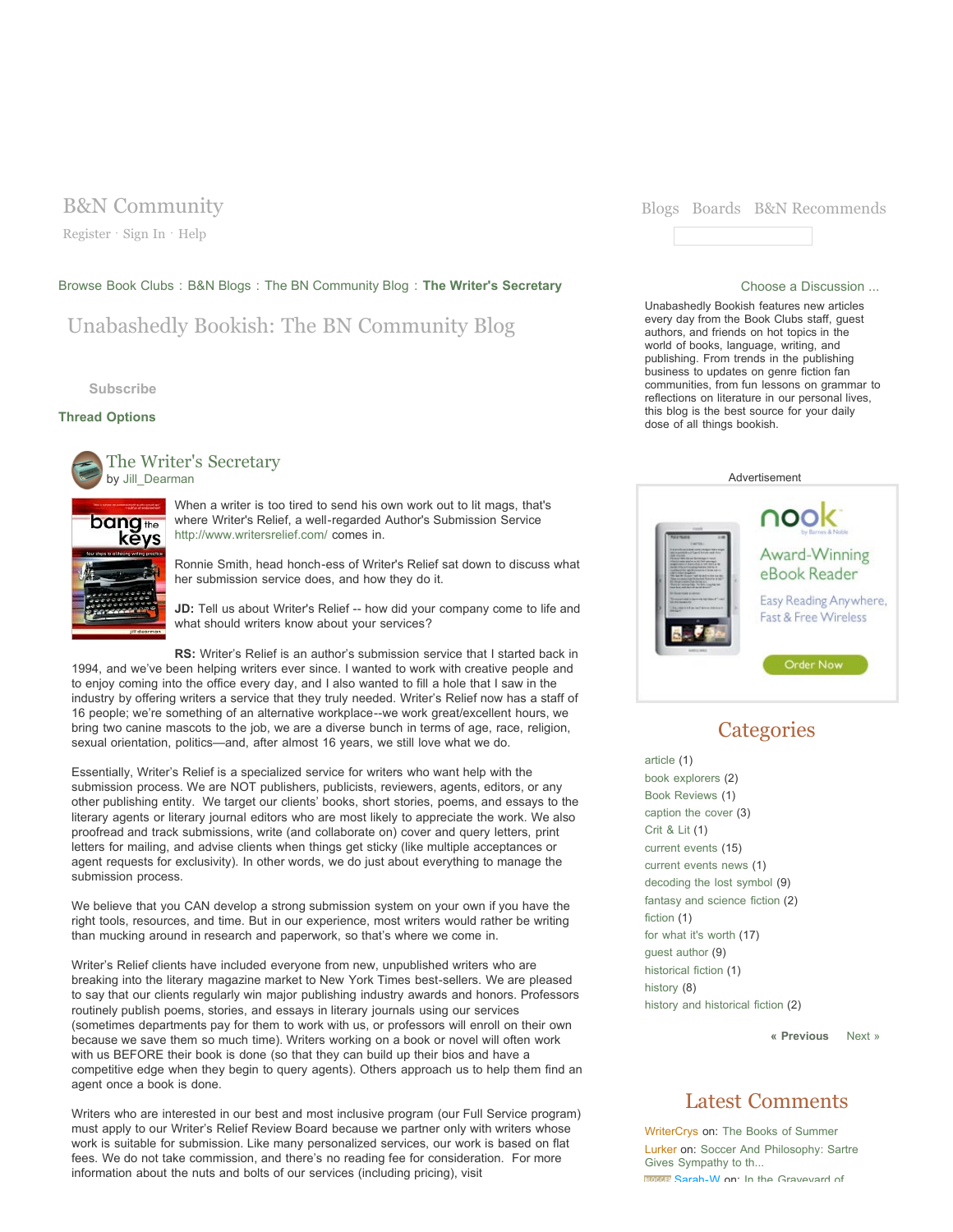### www.WritersRelief.com.

\*ONE LAST NOTE: We publish a free Newsflash for Writers, delivered monthly via e-mail. It's filled with publishing leads, writing contest listings, anthology calls for submissions, writing conferences, and also fantastic articles that offer tips on submission strategies and etiquette while the industry is in flux.

**JD:** For writers who are trying to get their work published in literary magazines, what advice would you give?

**RS:** I think there are three major elements to making strong submissions to literary magazines. The first is obvious: strong writing. It's important to read and subscribe to literary journals--this gives you a sense of how your writing compares, improves your technique, and it also helps keep the market alive!

Second, you've got to do the research—identify the literary journals and magazines that are the best fit for your writing. Of course, identifying the right markets means you must also rule out the thousands of "wrong" markets, so the research can be quite time-consuming. But ultimately if you're not submitting to appropriate markets, you're not in a good position to get published. Our clients report that what they appreciate most about what we do is our targeting--we have a database of thousands of literary magazines and literary agents that is updated regularly with current submission guidelines and editorial interests. Plus, we track countless personal responses that our clients receive from agents and editors, so if an agent writes "I don't like first person" on a rejection letter, we can apply that unpublished knowledge to all of our targeting and make sure we send that agent only those projects that he or she will like. Our clients have an acceptance rate that is well above the national average.

Third, submitting is a numbers game. Many writers will submit a story to ten journals, then give up. But that's the wrong attitude. The submission process is successful when it is ongoing, and the writers who are publishing most frequently are writers who have made the submission process habitual and professional. In other words, when writing is a habit, submitting needs to be a habit as well—a steady stream of submissions going out and responses coming in. There WILL be many, many rejections, but that's all par for the course. We keep our clients from getting discouraged—yet another reason our clients are so widely published and successful.

**JD:** How has the world of lit magazines changed since you started Writer's Relief? Are online journals taken as seriously as old fashioned print publications? Are there TOO many places to publish?

**RS:** Certainly there is increasing emphasis on publishing and submitting online to literary magazines and agents. At Writer's Relief I've always tried to keep the company up-to-date (and for that reason we've been incorporating a percentage of online submissions into our clients' submission packets). At this point, we target our clients' short prose and poetry only to literary journals that have a print edition. Our writers generally want to publish in reputable print journals—there's just something about seeing your name in print. However, there certainly are online literary magazines that are gaining in popularity and reputation. Because of the economy, many traditional print magazines have either closed their doors or switched to online publication, and we'll see more and more magazines go online as the years go by. Writer's Relief is keeping close tabs on online literary magazines and their reception in the literary community, and when it's time to incorporate reputable online publications in our targeting, we'll be ready.

Are there TOO many places to publish? I don't think so. The publishing industry generally recognizes that there is a certain hierarchy of literary journals and magazines. At Writer's Relief we target only those journals that are reputable and known for quality. We will build up our clients' credentials when necessary, starting new writers in mid-level magazines, then building toward more well-known publications. But all of the markets in our database (including agents and editors) are vetted for reputation and quality before we advise our clients on where to send their work. In other words, there are myriad places to publish (maybe even "too many" as you suggest), but if a writer's purpose is to submit only to publishers of a high quality, then the pool is significantly decreased.

The fact is, some writers want their work to appear only in a handful of top-tier, extremely competitive journals. Others are glad for their work to appear in even the smallest independent magazines. We feel that the heart of American letters right now is mid- to upper-tier literary journals and magazines, and we submit our clients' writing to an eclectic mix of those magazines to keep our clients publishing on a regular basis.

**JD:** What type of writer -- whether of fiction, nonfiction, or poetry -- has the best chance of getting his or her work out there in lit journals these days?

**RS:** It doesn't matter what genre you're writing: short stories, flash fiction, poems, and essays are all highly sought. The key is being a strong writer who has a unique perspective

Sarah-W on: In the Graveyard of Empires

DanDC01 on: Celluloid Heroes

**KathyS** on: I Need You to Buy this Book for Me: Anthony Bourda...

**BLOCCER** LisaSteinke on: Dazzling Debuts

**BOOKSELLER** melissas on: The Japanese Answer to Rod Serling: Otsuichi's New...

CharlieG31 on: Philosophy and the Bedroom: The Marquis de Sade

creativeconundrum on: This American Life

**BLOCCER** Ellen\_Scordato on: Breaking Bad and Adverb Good: -ly -ly -ly We Roll ...

# Blogroll

Scuffed Slippers and Wormy Books BookMagic The Eerie Coterie B.A.M. Book Reviews Wordsmithonia Romance: B(u)y the Book The Book Lady's Blog